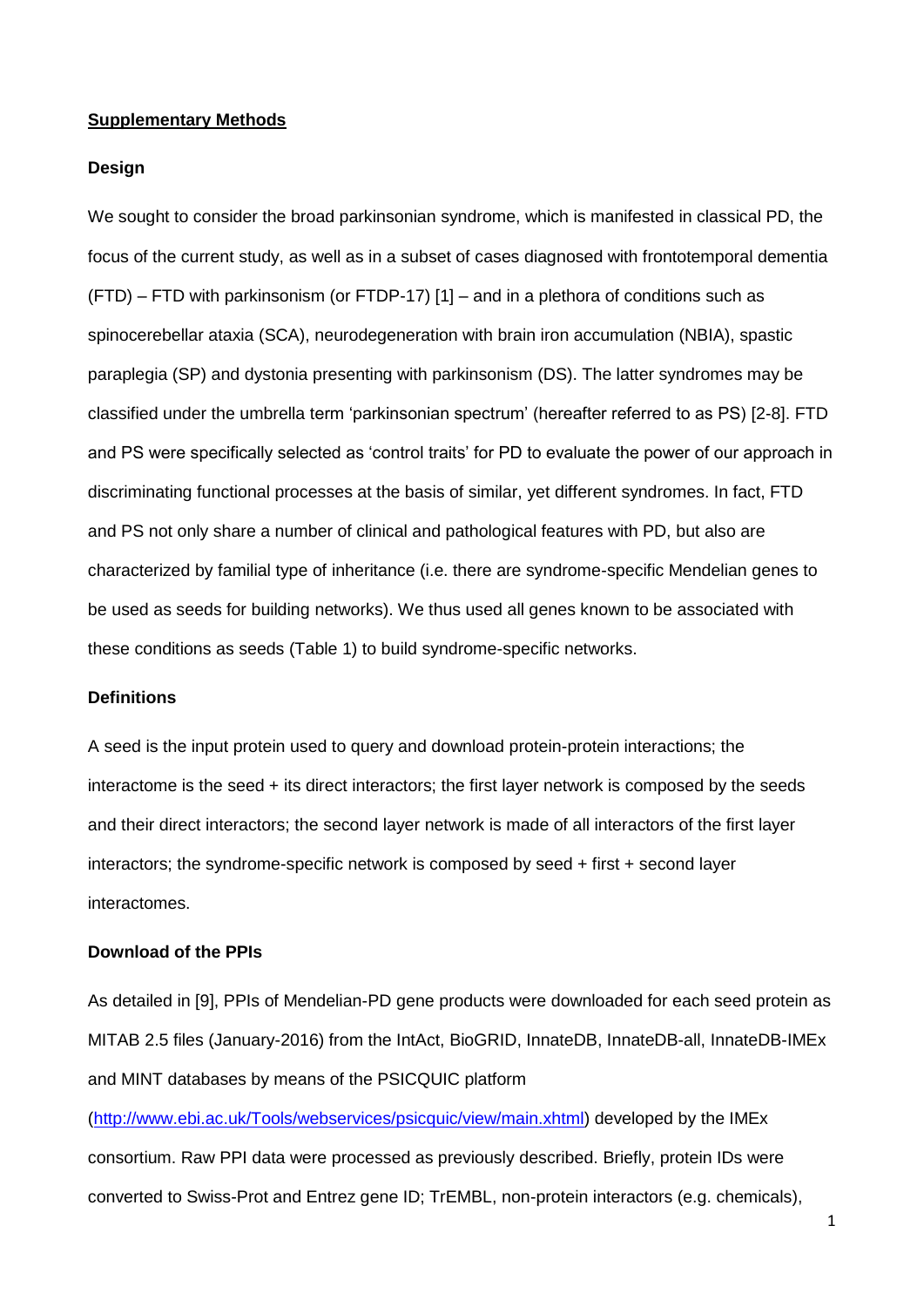obsolete Entrez and Entrez matching to multiple Swiss-Prot identifiers were removed. Raw PPI annotations from different databases were finally merged into a single file for each seed.

## **Construction of the PPI network**

The detailed pipeline is described in [9]. Briefly, all PPIs underwent quality control (QC) and filtering. Particularly: i) all non-human taxid annotations were removed; ii) all annotations with poor quality control were removed (i.e. multiple or absent PubMed identifiers, no description of Interaction Detection Method); iii) all proteins whose entire transcript was not reported in brain [\(http://www.braineac.org/\)](http://www.braineac.org/) were removed. After interaction detection method reassignment (to pool together similar methodologies) the interactions were then scored taking into consideration the following parameters: i) the number of different publications reporting the interaction (publication score, PS); ii) the number of different methods reporting the interaction (method score, MS); iii) the CrapOme (Contaminant Repository for Affinity Purification) score (CS) (for the first layer only). After computation of the final score (PS+MS+CS), all the interactors with a final score  $\leq 2$  were discarded because the interaction did not meet our criteria (i – iii, see above). Of note, polyubiquitin-C (UBC), polyubiquitin-B (UBB) and ubiquitin D (UBD) were discarded from the network as they may indicate unspecific binding of ubiquitin to proteins tagged for degradation.

## **Topological analysis**

We calculated the inter-interactome degree (IID) for each single node in the network by calculating the number of different interactomes that node belonged to. For each single node, the interactome connection degree (ICD) equates to the IID divided by the number of interactomes (input seeds) in the network and ranges between  $IDC = 1$  (nodes able to bridge all the interactomes in the network) and IDC = 1/number of seeds (nodes unable to bridge any interactomes in the network). Nodes with IDC  $\geq$  0.6 are inter-interactomes hubs (IIHs).

## **Functional Enrichment Analysis and Replication**

We performed Gene Ontology (GO) terms enrichment analyses in g:Profiler (g:GOSt, [http://biit.cs.ut.ee/gprofiler/\)](http://biit.cs.ut.ee/gprofiler/) [10] during October-November 2016 using Ensembl v85/Ensembl Genomes v32/33. g:Profiler settings were as follows: enrichment for GO terms biological

2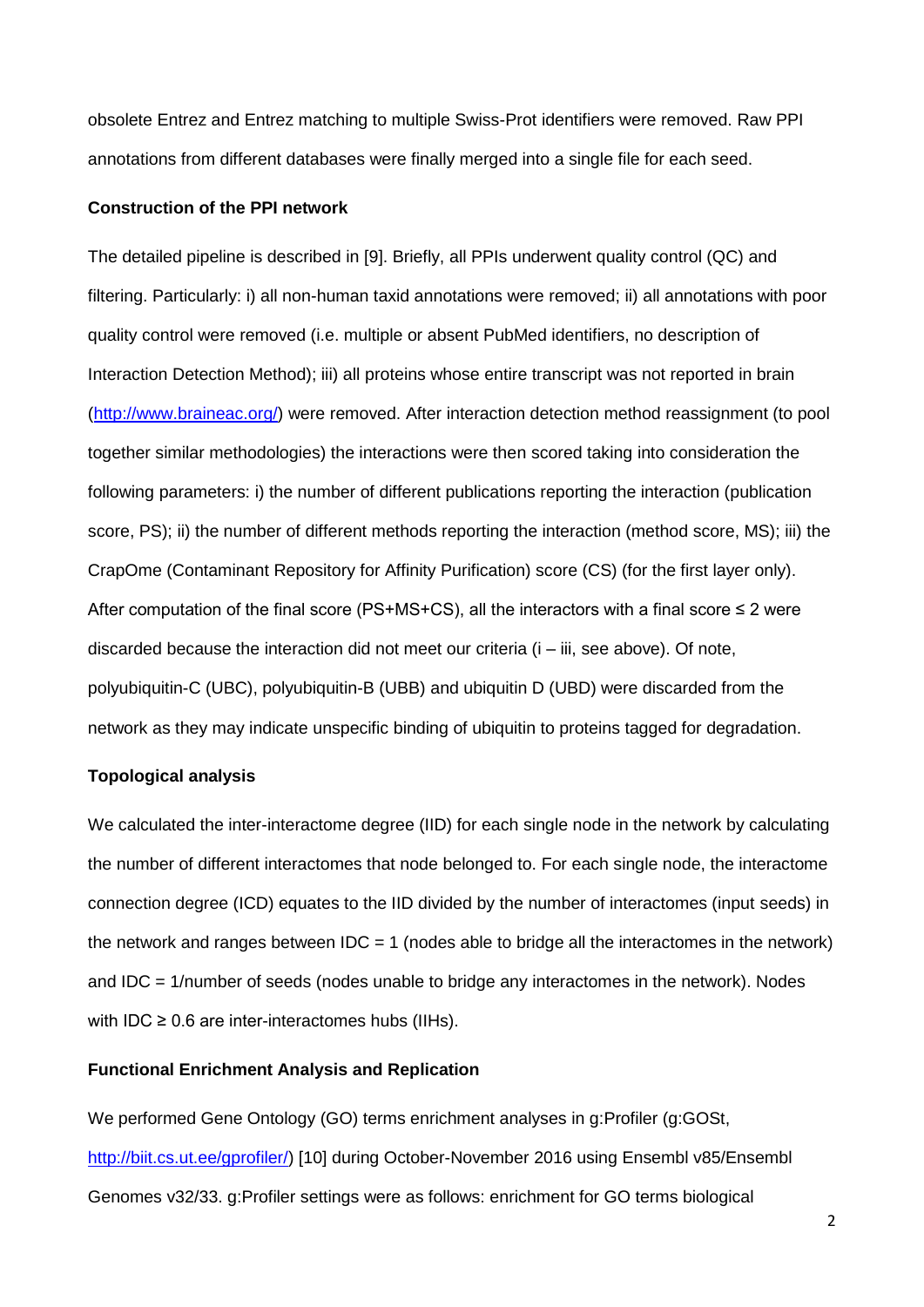processes (BP) only; Fisher's one-tailed test as statistical method for enrichment, SCS-threshold as multiple testing correction; statistical domain size was only annotated genes; no hierarchical filtering was included. The following proteins were excluded from analysis because not identified by g:Profiler: ECM29, LINC00312 and LPHN1. Enriched GO-BP terms were grouped into custommade "semantic classes" (Supplementary File 1). Generic terms (within semantic classes such as Enzyme, General, Metabolism, Motility, Muscle, Physiology, Protein Modification and Virus) were discarded because unspecific. To replicate the enrichment analysis results obtained from g:Profiler, we used PANTHER, an alternative online tool (accessed on the 20<sup>th</sup> June 2017 and that uses the overrepresentation test as statistical method for enrichment and Bonferroni as multiple testing correction [11], version 11.1 released on 20<sup>th</sup> December 2016).

Similar semantic classes were grouped into hierarchical groups called 'functional blocks' (Supplementary file 1).

## **Gene Prioritization – GWAS**

We selected thirty-two relevant PD-SNPs (rs35749011, rs823118, rs10797576, rs6430538, rs1474055, rs115185635, rs12637471, rs34311866, rs11724635, rs6812193, rs356182, rs9275326, rs199347, rs117896735, rs3793947, rs329648, rs76904798, rs11060180, rs11158026, rs1555399, rs2414739, rs14235, rs17649553, rs12456492, rs62120679, rs8118008, rs34016896, rs591323, rs60298754, rs7077361, rs11868035, and rs2823357) [12] including any SNP that was significant in the discovery phase and/or joint analysis. SNPs were elaborated to match the SNP coordinates on the human genome build GRCh37/hg19 (January 2017,

[https://data.broadinstitute.org/mpg/snpsnap/\)](https://data.broadinstitute.org/mpg/snpsnap/) and retrieve the IDs of the genes contained in the matched loci (reference EU 1000G; locus definition by linkage disequilibrium (LD)  $r^2 > 0.5$ ; SNPs of the HLA-locus were included). The genes identified through SNPSNAP were matched with the genes encoding proteins highlighted by WPPINA as relevant to PD associated risk-processes to aid prioritization of genes within the PD-GWAS loci. Results were statistically evaluated by generating 100,000 random gene-sets of similar size to the lists of open reading frames in LD with the PD-GWAS SNPs as detailed below.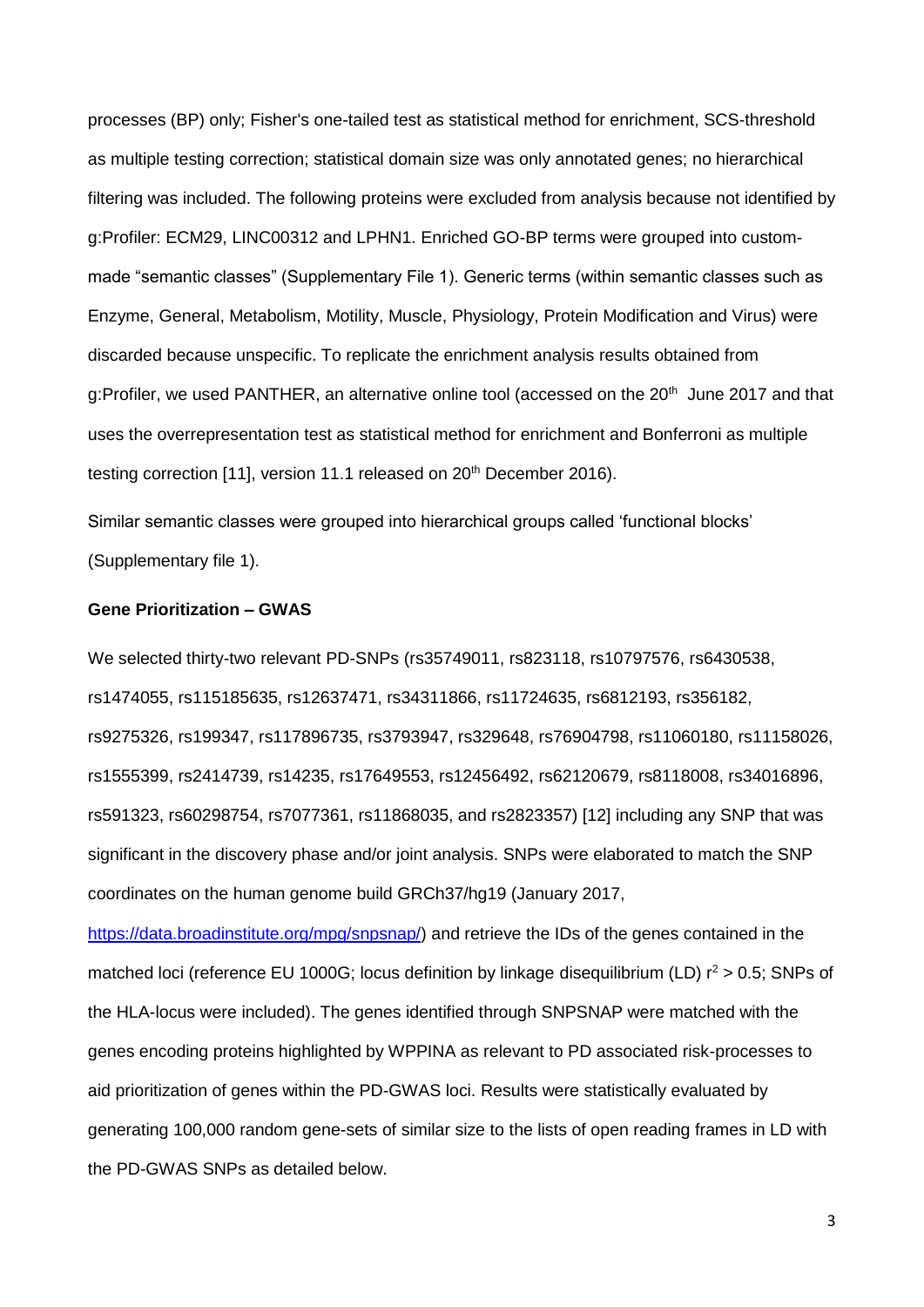## **Statistical validation of the GWAS candidate genes prioritization**

To statistically validate our results we generated (100,000 times) two random gene-sets (length of the random gene-sets: n=127 and 83) to numerically represent the lists of ORFs defined by building *cis*-haplotypes (with LD  $r^2$  = 0.5 and 0.8) around the PD-GWAS SNPs. We then matched the random gene-sets with the proteins contributing to the enrichment of the PD-specific functional blocks. Based on these 100,000 simulated experiments we calculated the p-values associated with the experimental analysis showing strong statistical significance (Supplementary Figure 1, p=0.004 for LD  $r^2$  ≥ 0.5 and p=0.0053 for LD  $r^2$  ≥ 0.8). Additionally, analytic p-values were generated using the hypergeometric distribution (with the following parameters: 19 or 27 = real matches for LD  $r^2 \ge$ 0.8 and LD  $r^2$  ≥ 0.5 respectively, 2978 = all proteins relevant for PD processes, 17113 = all proteins, 83 or 127 = ORFs in the LD  $r^2$ ≥ 0.8 and LD  $r^2$ ≥ 0.5 haplotypes respectively), leading to similar results: (p=0.018 for LD  $r^2$ ≥ 0.5 and p=0.017 for LD  $r^2$ ≥ 0.8). All this taken together indicates that the matches between the proteins that are key functional factors in the PD protein network and the genes within the PD loci are statistically unlikely to be random. We undertook an additional validation step by assessing the total number of annotations reported in GO for each single gene within the earlier gene-sets (ORFs) – defined by building *cis*-haplotypes around the PD-GWAS SNPs – to verify potential annotation bias (i.e. whether the number of GO annotation for one [or multiple] gene[s] exceeded that of other genes, thus impacting the specificity of the GWAS loci prioritization). As shown in Supplementary Figure 2, the number of annotations per genes in GO does not influence prioritization specificity.

## **Cell type expression**

Cell specific expression of the genes prioritized by the PD-GWAS analysis has been evaluated through the RNA expression archive at www.brainrnaseq.org [13]. The individual expression FPKM data have been downloaded for human temporal lobe cortex mature astrocytes, neurons, microglia, oligodendrocytes and endothelial cells from supplementary materials of Zhang et al [13]. For each cell type we calculated the average FPKM across the individual that were used in the study by Zhang et al [13]. We evaluated cell specific expression profile for each single gene our

4